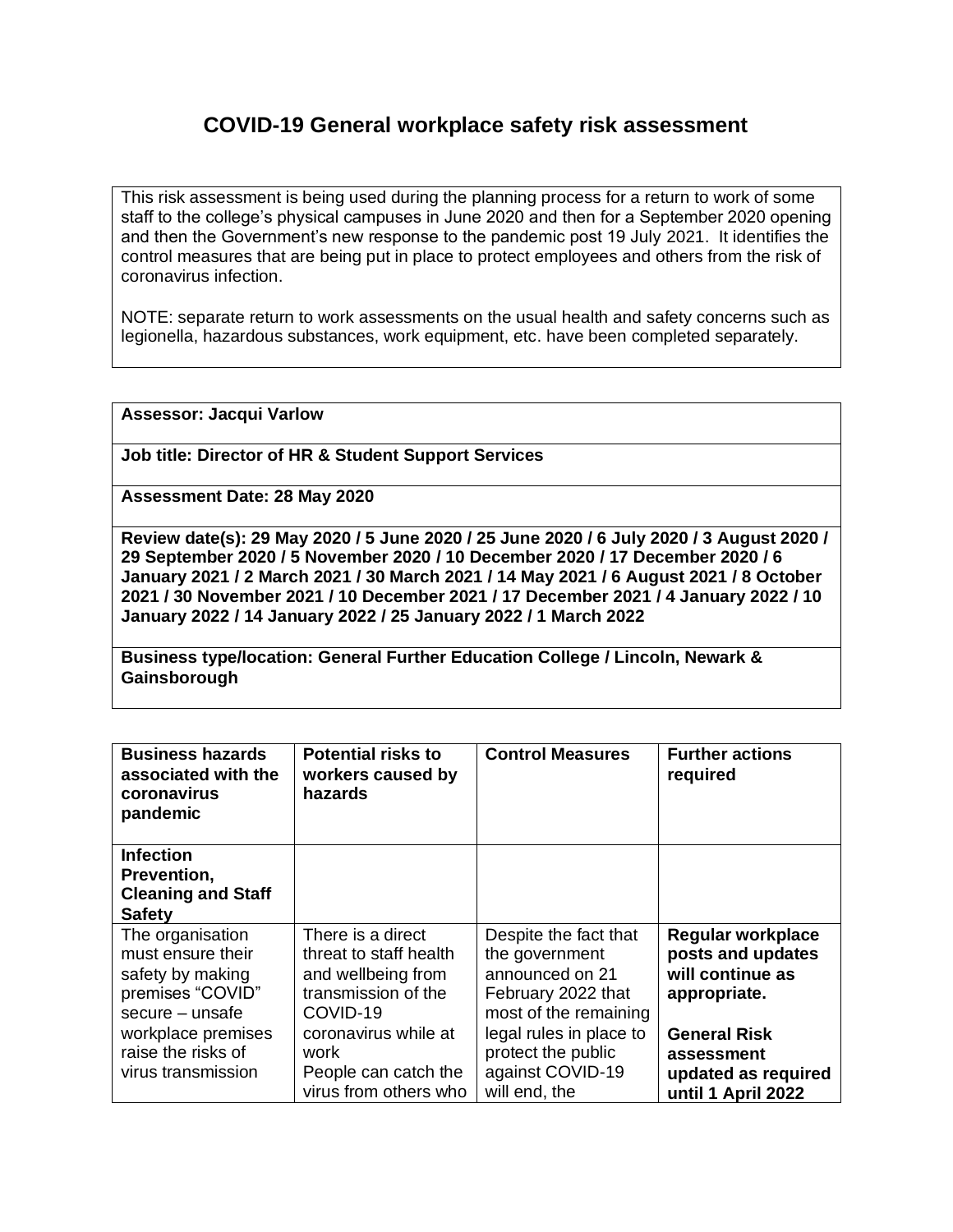| are infected in the<br>following ways:<br>• virus moves from<br>person-to-person in<br>droplets from the<br>nose or mouth<br>spread when a<br>person with the virus<br>coughs or exhales<br>• the virus can<br>survive for up to 72<br>hours out of the body<br>on surfaces which<br>people have coughed<br>on, etc.<br>• people can pick up<br>the virus by breathing<br>in the droplets or by<br>touching<br>contaminated<br>surfaces and then<br>touching their eyes or<br>mouth | organisation must still<br>ensure that it<br>complies with its duty<br>to provide a safe and<br>healthy workplace /<br>working conditions<br>for staff in the<br>workplace during the<br>coronavirus<br>pandemic by:<br>• Communicating<br>safety procedures to<br>all staff and<br>managers; these set<br>out how staff should<br>behave and the<br>precautions they<br>must adopt during<br>the pandemic to keep<br>them safe e.g.<br>ensuring good<br>hygiene practices,<br>maintaining<br>appropriate cleaning<br>regimes, keeping<br>occupied spaces well<br>ventilated & following<br>public health advice<br>on testing, self-<br>isolation & managing<br>confirmed cases of<br>COVID-19 | when the<br>requirement for<br>every employer to<br>explicitly consider<br><b>COVID-19 in their</b><br>risk assessments<br>will be removed.<br><b>Consultation</b><br>meetings with trade<br>union local<br>representatives<br>take place as and<br>when required.<br>New guidance<br>issued to staff and<br>students on 23<br>February 2022 to<br>explain from<br>Thursday 24<br>February 2022, the<br>government<br>removed the legal<br>requirement to self-<br>isolate following a<br>positive covid test.<br>However, staff are<br>still advised to stay<br>at home and avoid<br>contact with people<br>for at least 5 full<br>days and then to<br>follow the guidance<br>of 2 negative tests<br>on consecutive<br>days. |
|-------------------------------------------------------------------------------------------------------------------------------------------------------------------------------------------------------------------------------------------------------------------------------------------------------------------------------------------------------------------------------------------------------------------------------------------------------------------------------------|-------------------------------------------------------------------------------------------------------------------------------------------------------------------------------------------------------------------------------------------------------------------------------------------------------------------------------------------------------------------------------------------------------------------------------------------------------------------------------------------------------------------------------------------------------------------------------------------------------------------------------------------------------------------------------------------------|-------------------------------------------------------------------------------------------------------------------------------------------------------------------------------------------------------------------------------------------------------------------------------------------------------------------------------------------------------------------------------------------------------------------------------------------------------------------------------------------------------------------------------------------------------------------------------------------------------------------------------------------------------------------------------------------------------------------------------|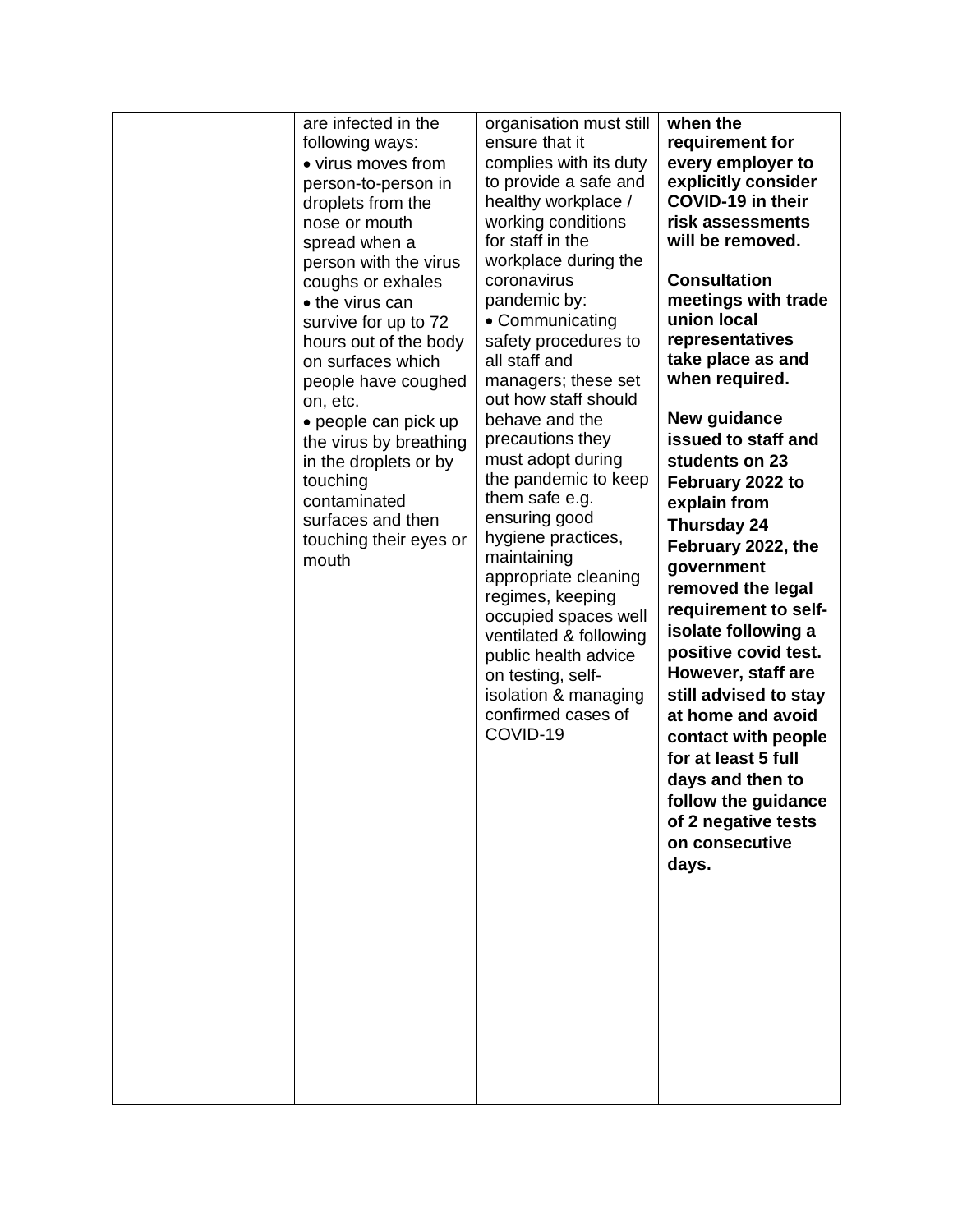| Homeworking, Hot-<br>desking and<br><b>Equipment Sharing</b>                                                                                                                                                                         |                                                                                                                                           |                                                                                                                                                                                                                                                                                                                                                                                                                                                                                                                                                                                                                                                                                  |                                                                                                                                                                                                                    |
|--------------------------------------------------------------------------------------------------------------------------------------------------------------------------------------------------------------------------------------|-------------------------------------------------------------------------------------------------------------------------------------------|----------------------------------------------------------------------------------------------------------------------------------------------------------------------------------------------------------------------------------------------------------------------------------------------------------------------------------------------------------------------------------------------------------------------------------------------------------------------------------------------------------------------------------------------------------------------------------------------------------------------------------------------------------------------------------|--------------------------------------------------------------------------------------------------------------------------------------------------------------------------------------------------------------------|
| Staff working<br>together in workplace<br>premises inevitably<br>raises the risk of<br>virus transmission.<br>Hot desking and the<br>sharing of equipment<br>present hazards that<br>raise the risk of virus<br>transmission further | There is a direct<br>threat to staff health<br>and wellbeing from<br>the transmission of<br>the COVID-19<br>coronavirus while at<br>work. | The Government's<br>strategy of "living with<br>covid" requires the<br>public to take<br>personal<br>responsibility for their<br>actions by being<br>vaccinated.<br>From 24 February<br>2022, there is no<br>legal duty to self-<br>isolate although<br>people are still<br>'advised' to stay at<br>home and avoid<br>contact with other<br>people for at least 5<br>full days and then<br>continue to follow the<br>guidance until they<br>have received two<br>negative test results<br>on consecutive days.<br>There is no legal duty<br>to notify your<br>employer if you test<br>positive.<br>If you're fully<br>vaccinated and a<br>close contact, there's<br>no longer an | The College has<br>launched a flexible<br>working policy and<br>therefore some staff<br>will continue to<br>work remotely on<br>occasion.<br><b>Staff are still</b><br>reminded to<br>maintain hygiene<br>regimes. |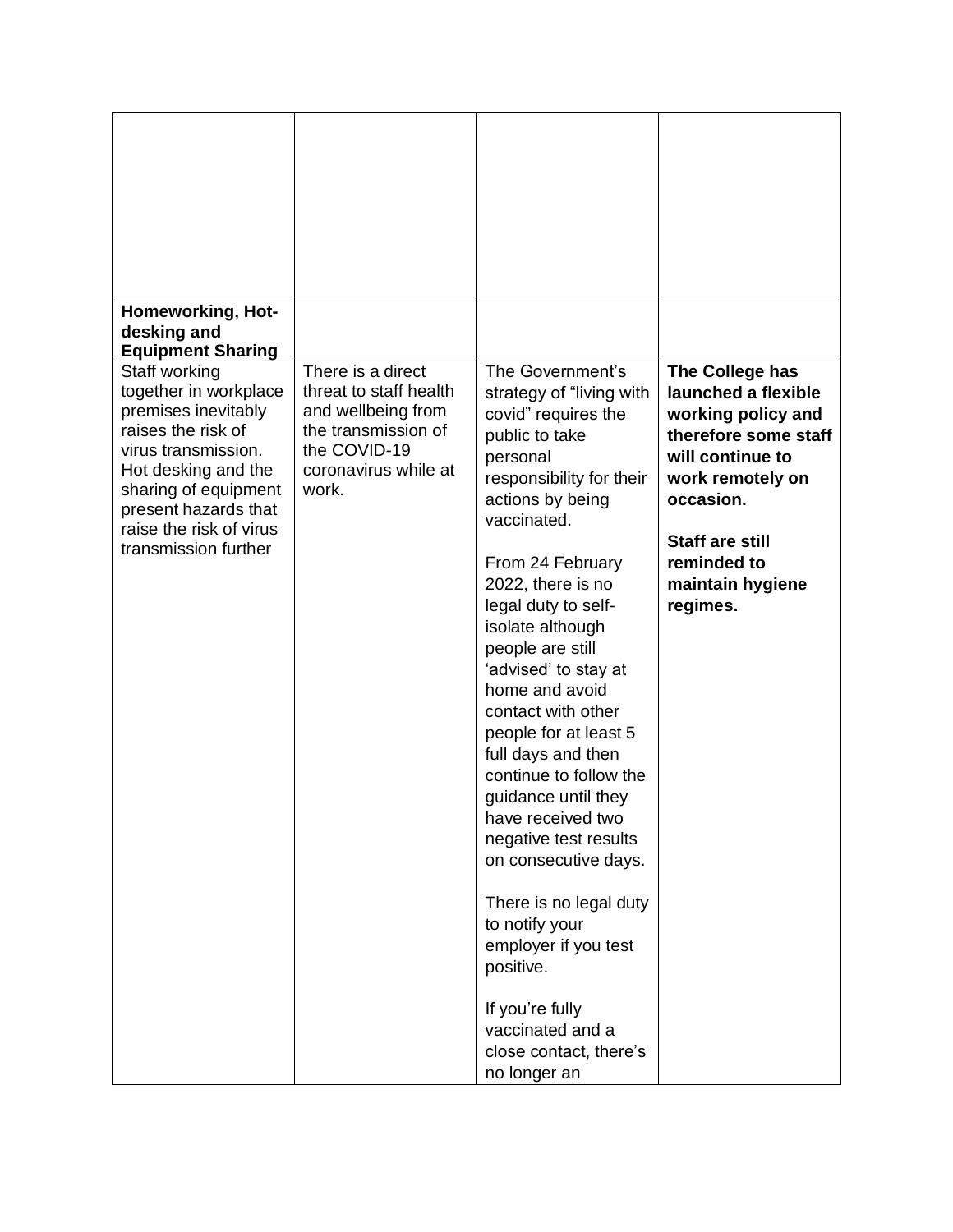|                                                                                                                                                                                                   |                                                                                                                                                                                                                                                                                                                                                                                              | expectation to test for<br>7 days.<br>Anyone who isn't fully<br>vaccinated won't<br>have to self-isolate if<br>they are a close<br>contact of someone<br>with the virus.                                                                                                                                                                                                                                  |                                                                                                                                                                                                                                                   |
|---------------------------------------------------------------------------------------------------------------------------------------------------------------------------------------------------|----------------------------------------------------------------------------------------------------------------------------------------------------------------------------------------------------------------------------------------------------------------------------------------------------------------------------------------------------------------------------------------------|-----------------------------------------------------------------------------------------------------------------------------------------------------------------------------------------------------------------------------------------------------------------------------------------------------------------------------------------------------------------------------------------------------------|---------------------------------------------------------------------------------------------------------------------------------------------------------------------------------------------------------------------------------------------------|
| <b>Workplace Social</b><br><b>Distancing</b>                                                                                                                                                      |                                                                                                                                                                                                                                                                                                                                                                                              |                                                                                                                                                                                                                                                                                                                                                                                                           |                                                                                                                                                                                                                                                   |
| Effective social<br>distancing is a key<br>element in reducing<br>the transmission of<br>COVID-19                                                                                                 | Social distancing<br>refers to people<br>being required to<br>maintain a distance<br>from each other of 2<br>metres wherever<br>possible or 1 metre<br>with risk mitigation.<br>Social distancing<br>effectively puts<br>people at a safe<br>range from anyone<br>coughing. The main<br>route of virus<br>transmission is<br>through droplets<br>exhaled or coughed<br>by an infected person | There is no legal<br>requirement to social<br>distance.                                                                                                                                                                                                                                                                                                                                                   | <b>Staff are</b><br>encouraged to use<br>their judgement and<br>to still social<br>distance when they<br>are indoors and in<br>large groups or<br>working in a<br>situation where<br>close contact is<br>unavoidable.                             |
| <b>Higher Risk Areas</b><br>of the Workplace                                                                                                                                                      |                                                                                                                                                                                                                                                                                                                                                                                              |                                                                                                                                                                                                                                                                                                                                                                                                           |                                                                                                                                                                                                                                                   |
| Some areas of the<br>workplace may<br>present a higher risk<br>than others $-$ this<br>may include areas<br>such as staff toilets,<br>staff rooms and<br>areas where there is<br>poor ventilation | Heavily used areas of<br>the workplace are<br>more likely to present<br>an infection<br>transmission risk<br>Essential for staff to<br>wash hands regularly<br>but also that toilets<br>are kept clean and<br>free of coronavirus<br>contamination.<br>Areas of poor<br>ventilation can<br>increase the risk of<br>the spread of COVID-<br>19                                                | Ensure higher-risk<br>high traffic areas of<br>the workplace are<br>COVID-19 secure by<br>applying appropriate<br>safety precautions,<br>including:<br>• Stressing the need<br>for staff to follow<br>good hygiene<br>practice at all times<br>while at work (i.e.<br>regular handwashing,<br>using tissues and<br>disposing of them<br>appropriately, etc.)<br>• Managers ensuring<br>that adequate hand | <b>Staff will continue to</b><br>be reminded of the<br>"standard public<br>health advice" by<br>improving<br>ventilation, asking<br>staff to regularly<br>wash their hands<br>and, for the time<br>being, to wear<br>masks in enclosed<br>spaces. |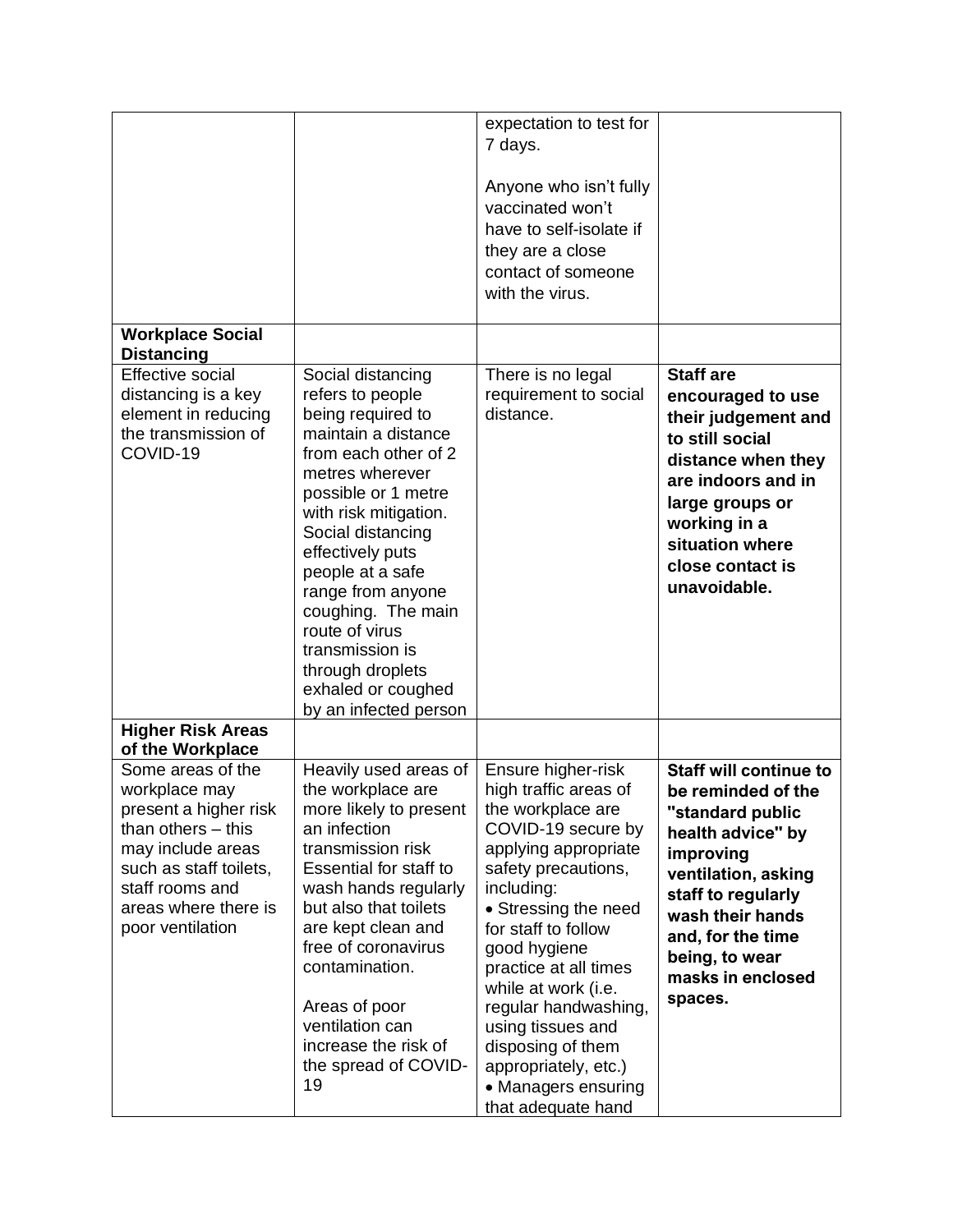|  | cleaning resources      |  |
|--|-------------------------|--|
|  | are provided; all       |  |
|  |                         |  |
|  | toilets to be supplied  |  |
|  | with adequate           |  |
|  | supplies of hot water,  |  |
|  | liquid soap and paper   |  |
|  |                         |  |
|  | towels                  |  |
|  | • Printing              |  |
|  | handwashing             |  |
|  |                         |  |
|  | instructions/posters    |  |
|  | and displaying          |  |
|  | throughout              |  |
|  |                         |  |
|  | workplace, especially   |  |
|  | in toilets              |  |
|  | • Toilet doors fitted   |  |
|  |                         |  |
|  | with foot operated      |  |
|  | door openers            |  |
|  | • Increasing            |  |
|  | environmental           |  |
|  |                         |  |
|  | cleaning, especially    |  |
|  | in and around toilets   |  |
|  | and restrooms and       |  |
|  | staff rooms; special    |  |
|  |                         |  |
|  | attention to be paid to |  |
|  | frequently touched      |  |
|  | surfaces such as        |  |
|  | door handles, toilet    |  |
|  |                         |  |
|  | flush handles, light    |  |
|  | switches, etc.          |  |
|  | • Increasing            |  |
|  | toilets/washrooms       |  |
|  |                         |  |
|  | inspections to check    |  |
|  | for                     |  |
|  | cleanliness/adequate    |  |
|  |                         |  |
|  | stock of soap/toilet    |  |
|  | paper, etc.             |  |
|  | • Where possible,       |  |
|  | providing paper         |  |
|  |                         |  |
|  | towels as an            |  |
|  | alternative to hand     |  |
|  | dryers in               |  |
|  | handwashing             |  |
|  |                         |  |
|  | facilities              |  |
|  | • CO2 monitors have     |  |
|  | been issued.            |  |
|  |                         |  |
|  | • Ventilation systems   |  |
|  | have all been           |  |
|  | switched so they do     |  |
|  | not re-circulate air    |  |
|  |                         |  |
|  | within a building.      |  |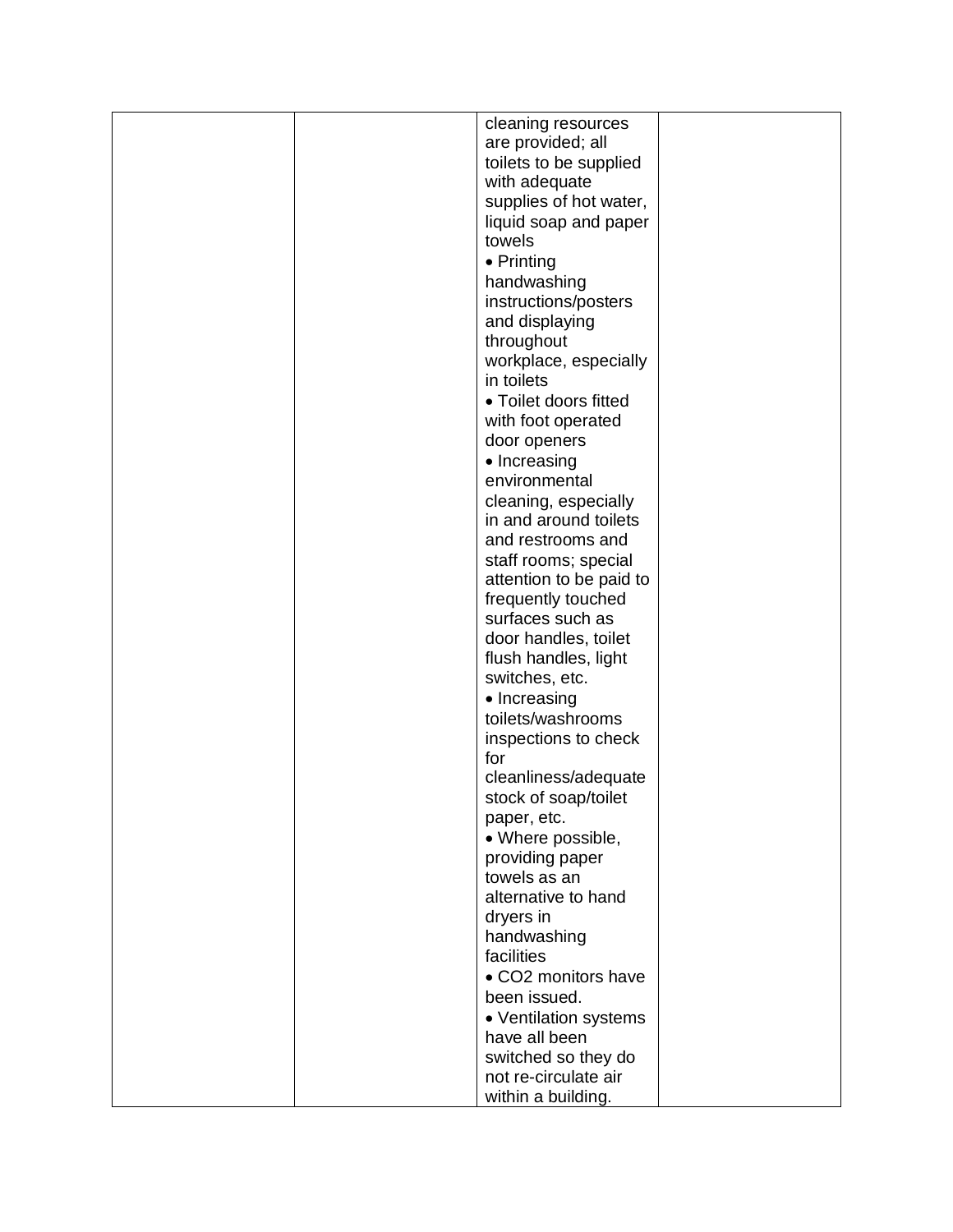| <b>Clinically Extremely</b><br>Vulnerable,<br><b>Clinically</b><br><b>Vulnerable and</b><br><b>Higher Risk Staff</b>                            |                                                                                                                                                                                                                                                                                                                                                                                                                                                                                                                                                                                                                                                                                                                                                                                                                                            | They will either<br>extract the air out or<br>put fresh air in.                                                                                                                                                                                                 |                                                                                                                                     |
|-------------------------------------------------------------------------------------------------------------------------------------------------|--------------------------------------------------------------------------------------------------------------------------------------------------------------------------------------------------------------------------------------------------------------------------------------------------------------------------------------------------------------------------------------------------------------------------------------------------------------------------------------------------------------------------------------------------------------------------------------------------------------------------------------------------------------------------------------------------------------------------------------------------------------------------------------------------------------------------------------------|-----------------------------------------------------------------------------------------------------------------------------------------------------------------------------------------------------------------------------------------------------------------|-------------------------------------------------------------------------------------------------------------------------------------|
| Some staff may have<br>pre-existing medical<br>conditions which<br>render them more<br>vulnerable to the<br>dangers of<br>coronavirus infection | Those who are<br>classified by PHE as<br>being at greater risk<br>from COVID-19<br>include people in the<br>vulnerable (moderate<br>risk) and extremely<br>vulnerable (high risk)<br>categories.<br>Vulnerable (moderate<br>risk) people include<br>those who:<br>• are 70 or older<br>• are pregnant<br>• have a lung<br>condition such as<br>asthma, COPD,<br>emphysema or<br>bronchitis (not<br>severe)<br>• have heart disease,<br>diabetes, chronic<br>kidney disease or<br>liver disease (such as<br>hepatitis)<br>• are taking medicine<br>that can affect the<br>immune system<br>(such as low doses of<br>steroids)<br>• are very obese<br><b>Extremely vulnerable</b><br>(high risk) people<br>include those who:<br>• have had an organ<br>transplant<br>• are having<br>chemotherapy for<br>cancer, including<br>immunotherapy | CEV people are<br>advised, as a<br>minimum, to follow<br>the same guidance<br>as everyone else.<br>Additional<br>precautions deemed<br>appropriate should<br>still be considered.<br>Specific government<br>guidance is available<br>for pregnant<br>employees. | <b>Staff in the CEV</b><br>"high risk" category<br>will continue to be<br>supported when<br>discussing flexible<br>working options. |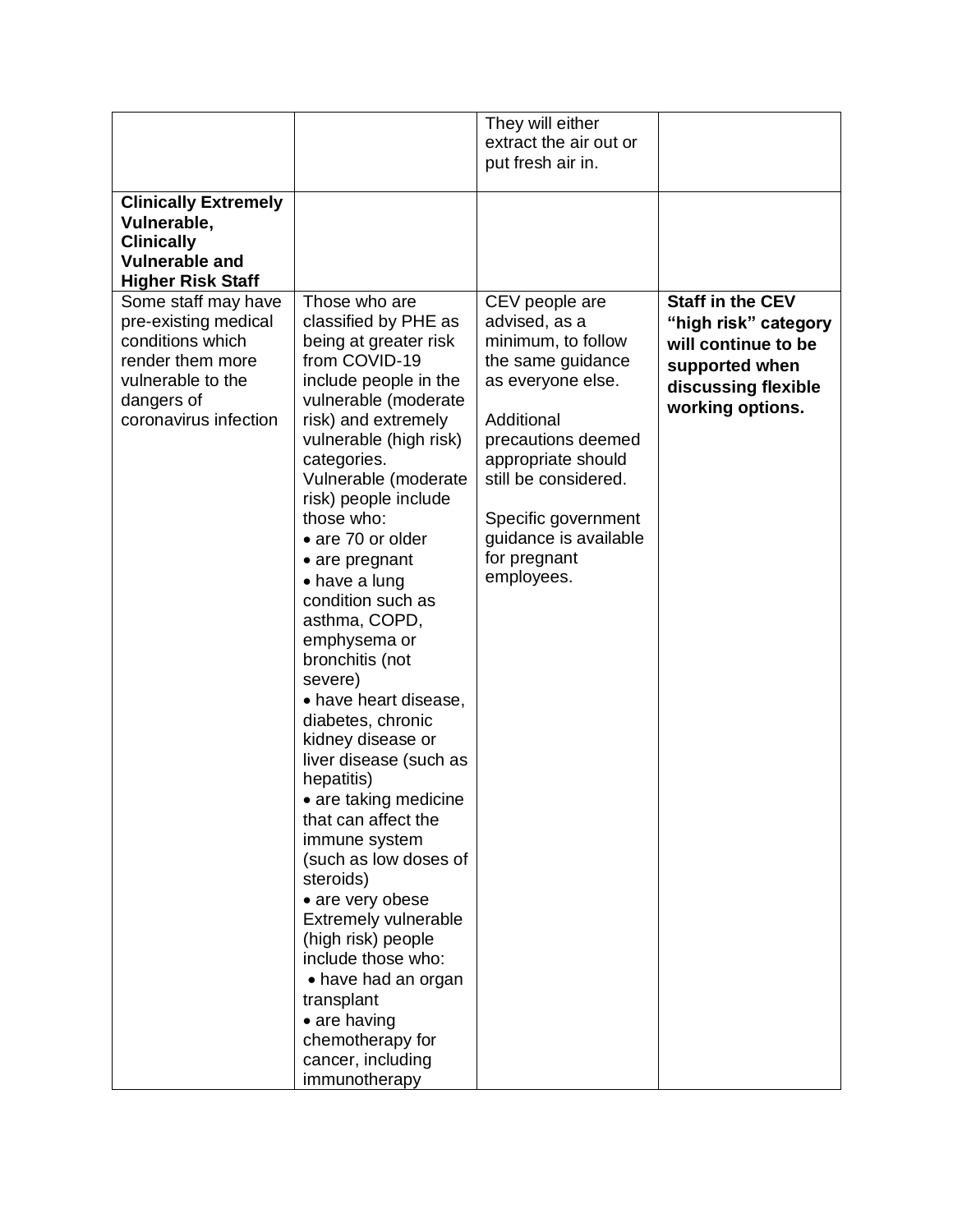|                                                                                                                                                                                    | $\bullet$ are having an<br>intense course of<br>radiotherapy for lung<br>cancer<br>• have a severe lung<br>condition (such as<br>severe asthma or<br>severe COPD)<br>• are taking medicine<br>that makes them<br>much more likely to<br>get infections (such<br>as high doses of<br>steroids)<br>• have a serious<br>heart condition and<br>are pregnant |                                                                                                                                                                                                                                                                                                                                                                                                                                                           |                                                                                                                                                                                         |
|------------------------------------------------------------------------------------------------------------------------------------------------------------------------------------|----------------------------------------------------------------------------------------------------------------------------------------------------------------------------------------------------------------------------------------------------------------------------------------------------------------------------------------------------------|-----------------------------------------------------------------------------------------------------------------------------------------------------------------------------------------------------------------------------------------------------------------------------------------------------------------------------------------------------------------------------------------------------------------------------------------------------------|-----------------------------------------------------------------------------------------------------------------------------------------------------------------------------------------|
| <b>Staff Health and</b>                                                                                                                                                            |                                                                                                                                                                                                                                                                                                                                                          |                                                                                                                                                                                                                                                                                                                                                                                                                                                           |                                                                                                                                                                                         |
| <b>Staffing Levels</b><br>Low staffing levels<br>due to high rates of<br>staff sickness or staff<br>having to self-isolate<br>themselves at home<br>due to coronavirus<br>symptoms | Staff may get sick<br>with coronavirus<br>infection.<br>From 24 February<br>2022, there is no<br>longer a legal duty to<br>self-isolate having<br>tested positive for<br>COVID-19.<br>Adults and children<br>are still 'advised' to<br>remain at home if<br>they test positive.<br>The NHS Test and<br>Trace system is<br>being wound down.              | The following safety<br>arrangements should<br>apply to staff health<br>or staffing levels:<br>• Staff who are sick<br>should contact HR<br>and those self-<br>isolating should apply<br>for special leave if<br>they are unable to<br>work from home.<br>• Make sure that<br>communications go<br>out that no member<br>of staff should come<br>to work if they are<br>self-isolating or if<br>they have COVID-19<br>symptoms or if they<br>feel unwell. | <b>Website continually</b><br>updated to provide<br>both staff &<br>students with the<br>relevant guidance.<br><b>Guidance also</b><br>issued via<br>workplace and all<br>staff emails. |
| <b>Premises Access</b><br>and Travel                                                                                                                                               |                                                                                                                                                                                                                                                                                                                                                          |                                                                                                                                                                                                                                                                                                                                                                                                                                                           |                                                                                                                                                                                         |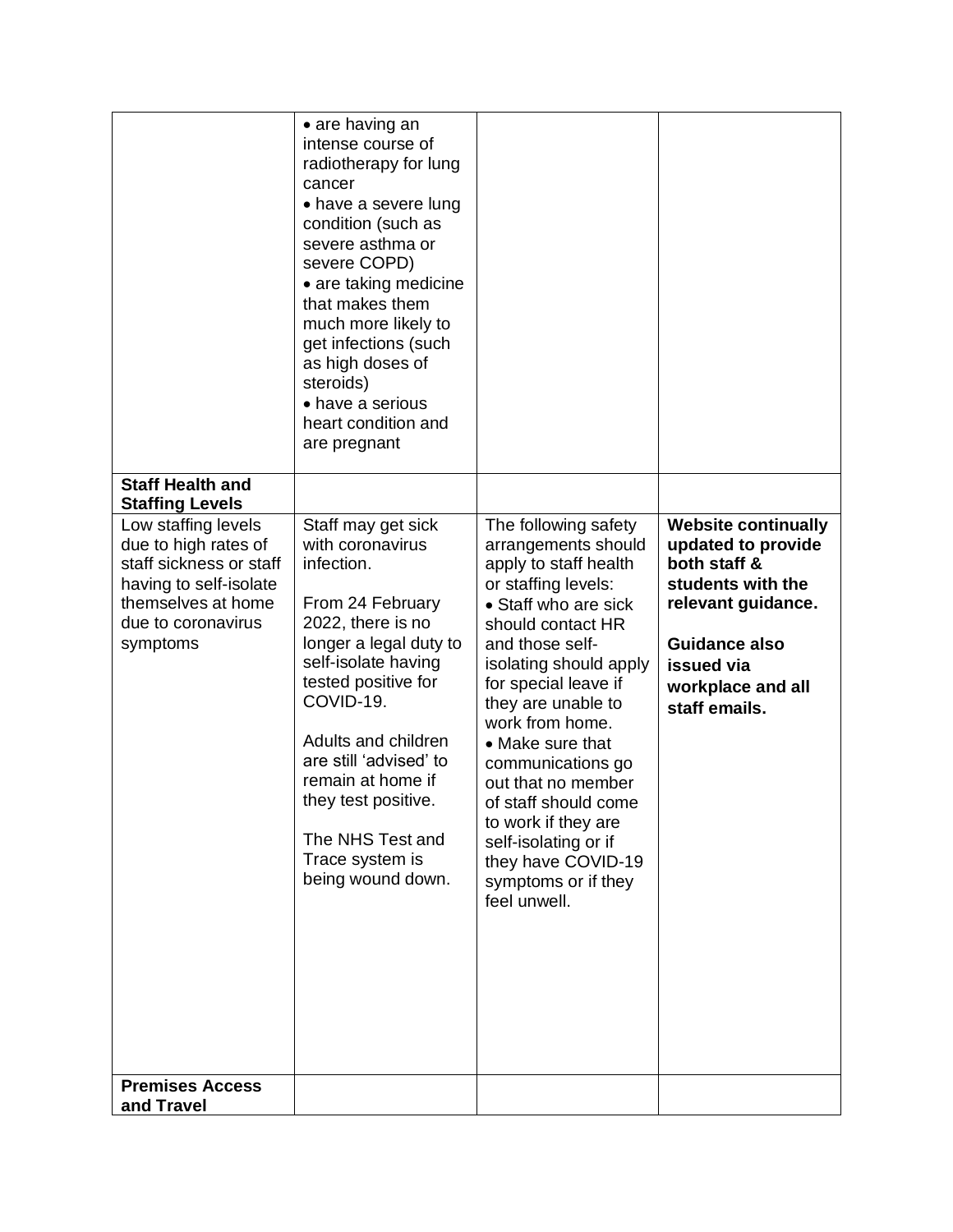| Staff who are<br>required to attend for<br>work must be given<br>safe access to the<br>workplace | Travel to and from<br>work may lead to<br>greater risk of virus<br>transmission                                                                                            | <b>Chris Witty</b><br>recommended that,<br>going forward,<br>employers follow<br>"standard public<br>health advice" by<br>improving ventilation,<br>asking staff to<br>regularly wash their<br>hands and, for the<br>time being, to wear<br>masks in enclosed<br>spaces. | <b>Assessments will</b><br>continue for<br>clinically vulnerable<br>staff in terms of<br>travel arrangements<br>where necessary.                     |
|--------------------------------------------------------------------------------------------------|----------------------------------------------------------------------------------------------------------------------------------------------------------------------------|--------------------------------------------------------------------------------------------------------------------------------------------------------------------------------------------------------------------------------------------------------------------------|------------------------------------------------------------------------------------------------------------------------------------------------------|
| <b>Cases of Possible</b><br><b>Infection On-site</b>                                             |                                                                                                                                                                            |                                                                                                                                                                                                                                                                          |                                                                                                                                                      |
| People becoming<br>unwell while on-site<br>or a symptomatic<br>person using a site               | High risk of<br>transmission                                                                                                                                               | If a member of staff<br>becomes unwell in<br>the workplace with<br>coronavirus<br>symptoms, the<br>advice is to work<br>from home if possible<br>to avoid the spread of<br>infection.                                                                                    | <b>Staff continue to be</b><br>offered the ability to<br>test themselves at<br>home twice each<br>week (3 to 4 days<br>apart) whilst stocks<br>last. |
| <b>Business</b><br><b>Continuity</b>                                                             |                                                                                                                                                                            |                                                                                                                                                                                                                                                                          |                                                                                                                                                      |
| Crisis management<br>and business<br>continuity hazards<br>caused by the<br>pandemic emergency   | The crisis threatens<br>business continuity<br>and ability to deliver<br>essential services to<br>our customers                                                            | Managers should<br>refer to business<br>continuity policies<br>and procedures.                                                                                                                                                                                           | <b>General COVID-19</b><br><b>Risk Assessment</b><br>will continue to be<br>reviewed until 1<br><b>April 2022.</b>                                   |
| <b>Information</b>                                                                               |                                                                                                                                                                            |                                                                                                                                                                                                                                                                          |                                                                                                                                                      |
| Hazards caused by<br>lack of information or<br>inaccurate<br>information being<br>circulated     | The pandemic has<br>been accompanied<br>by a large amount of<br>official guidance,<br>some of which needs<br>interpretation, and by<br>misinformation,<br>rumour and "fake | The following safety<br>arrangements should<br>be applied to mitigate<br>risks caused by<br>misinformation and<br>"fake" news (this<br>does not include<br>accurate / peer-                                                                                              | <b>Comms will</b><br>continue as<br>necessary.                                                                                                       |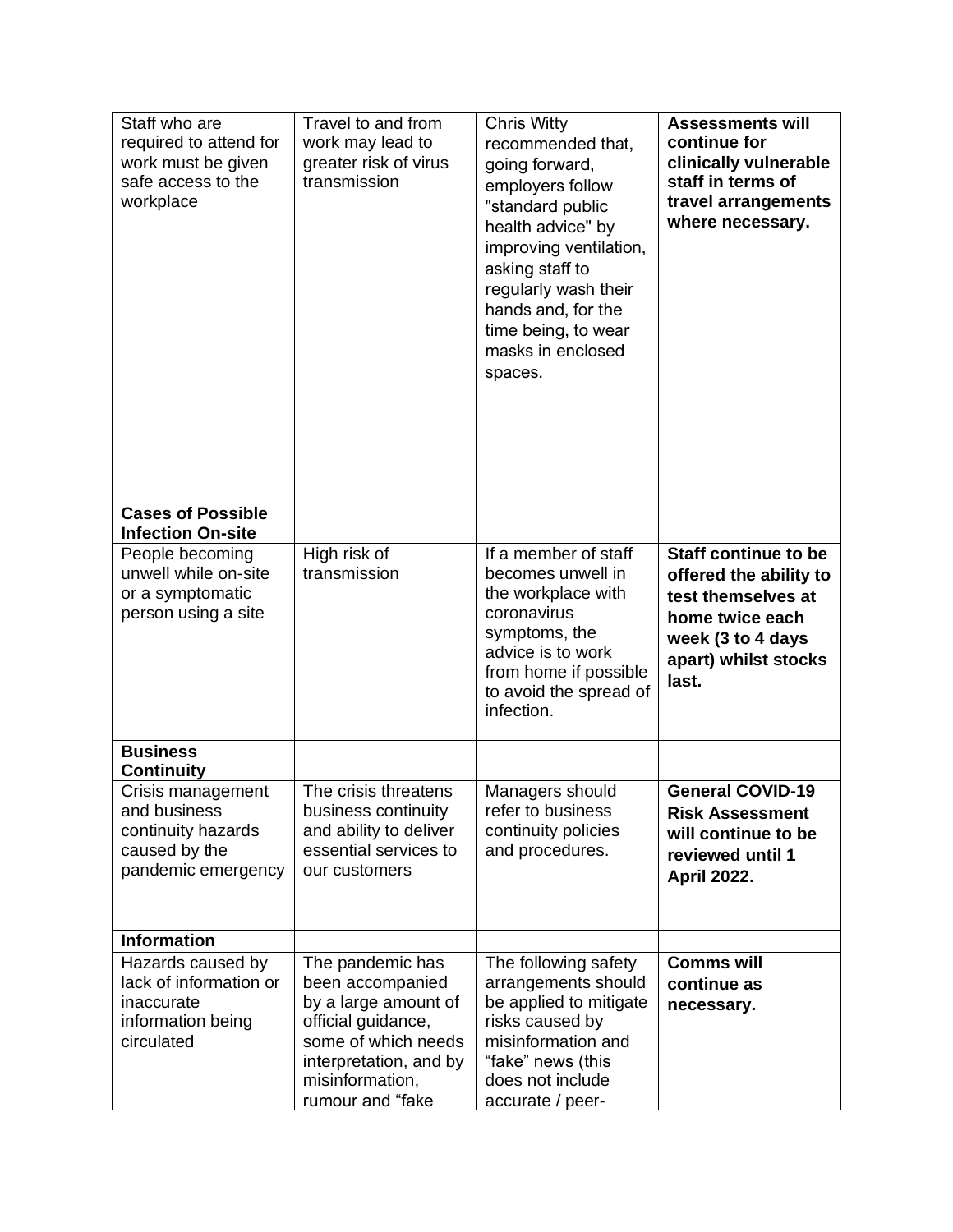| news" or "myths". If<br>reviewed scientific                        |  |
|--------------------------------------------------------------------|--|
| these are allowed to<br>guidance):                                 |  |
| gain traction within<br>• To ensure the                            |  |
| the organisation, they<br>safety and wellbeing                     |  |
| can obscure and<br>of staff business                               |  |
| confuse vital health<br>strategies must be                         |  |
| and safety measures.<br>based on accurate                          |  |
| information and staff                                              |  |
| must be given                                                      |  |
| consistent, simple                                                 |  |
| and clear messages                                                 |  |
| • Coronavirus risk                                                 |  |
| management team to                                                 |  |
| monitor official advice                                            |  |
| carefully and update                                               |  |
| all policies and                                                   |  |
| procedures. Ensure                                                 |  |
| leadership                                                         |  |
| teams/local                                                        |  |
| managers are briefed                                               |  |
| and kept up to date                                                |  |
| • Managers to                                                      |  |
| beware fake news                                                   |  |
| and discourage the                                                 |  |
| circulation of                                                     |  |
| misinformation                                                     |  |
| • Keep staff informed                                              |  |
| - key messages                                                     |  |
| include the need for                                               |  |
| unwell staff or                                                    |  |
| homeworking staff to                                               |  |
| stay at home, for                                                  |  |
| frequent                                                           |  |
| handwashing and for                                                |  |
| social distancing                                                  |  |
|                                                                    |  |
| Communication                                                      |  |
| Threat to effective<br>The pandemic crisis<br>The following safety |  |
| communications<br>arrangements should<br>threatens                 |  |
| communications with<br>be applied to mitigate                      |  |
| clients/customers/<br>risks to                                     |  |
| suppliers - such<br>communication                                  |  |
|                                                                    |  |
|                                                                    |  |
| communications are<br>systems:                                     |  |
| vital in the<br>• Senior                                           |  |
| reestablishment of<br>management to                                |  |
| business activities<br>review all outward                          |  |
| and procedures after<br>facing                                     |  |
| lockdown<br>communications (e.g.<br>on college website,            |  |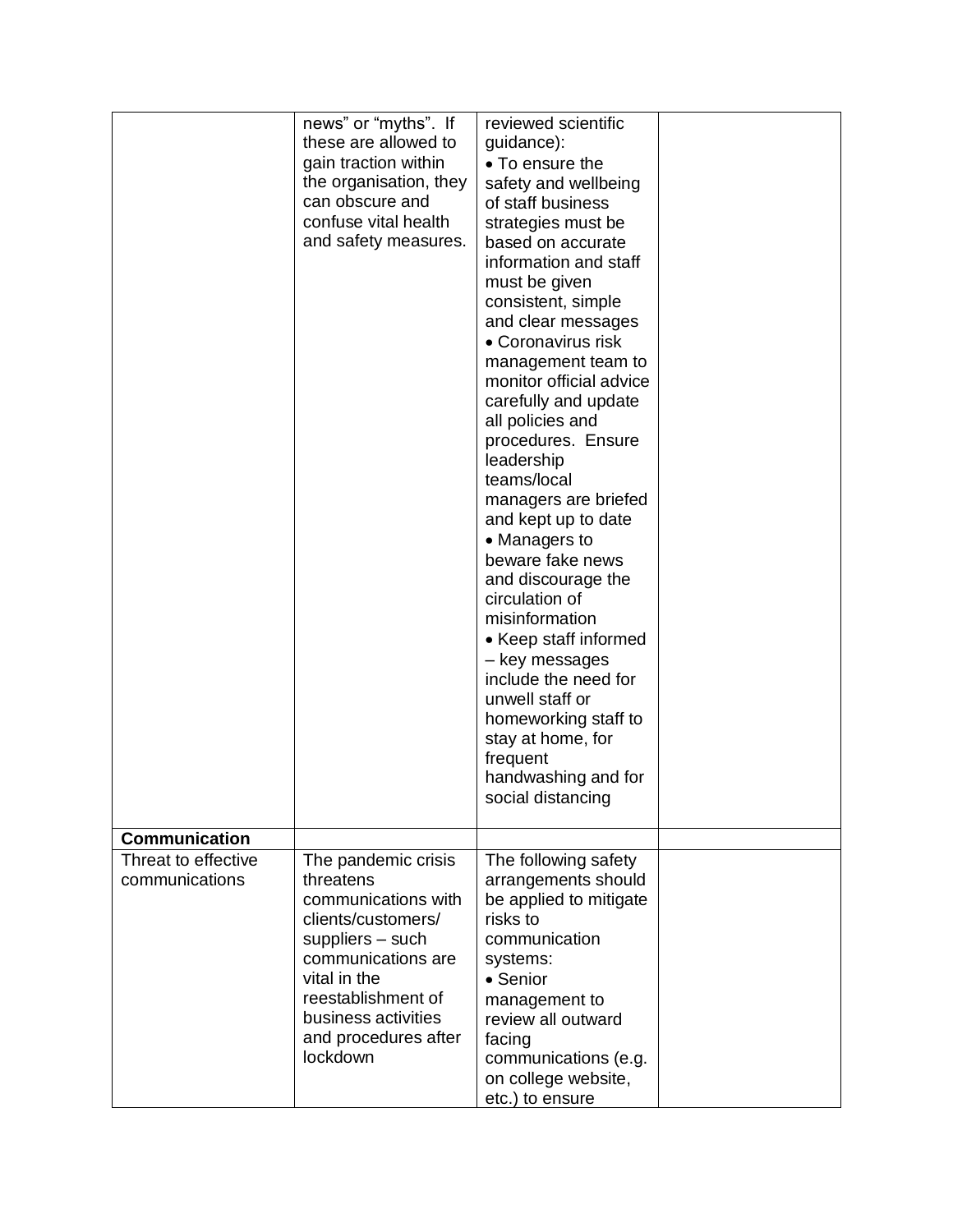|                       |                                                                                                                                                                                                                                                                                                                                                                                                                                                                                                          | messages are<br>consistent and clear<br>• Managers to revise<br>communications<br>strategies and plans<br>• Devise specific<br>plans for how and<br>how often to<br>communicate with<br>clients/customers/<br>suppliers                                                                                                                                                                                                                                                                                                                                                                                                                                                                                                                                                                                      |                                                                                                                         |
|-----------------------|----------------------------------------------------------------------------------------------------------------------------------------------------------------------------------------------------------------------------------------------------------------------------------------------------------------------------------------------------------------------------------------------------------------------------------------------------------------------------------------------------------|--------------------------------------------------------------------------------------------------------------------------------------------------------------------------------------------------------------------------------------------------------------------------------------------------------------------------------------------------------------------------------------------------------------------------------------------------------------------------------------------------------------------------------------------------------------------------------------------------------------------------------------------------------------------------------------------------------------------------------------------------------------------------------------------------------------|-------------------------------------------------------------------------------------------------------------------------|
| <b>Cyber Security</b> |                                                                                                                                                                                                                                                                                                                                                                                                                                                                                                          |                                                                                                                                                                                                                                                                                                                                                                                                                                                                                                                                                                                                                                                                                                                                                                                                              |                                                                                                                         |
| Cyber-security risks  | Cyber-security<br>threats often<br>accompany a crisis,<br>including computer<br>viruses, phishing and<br>scam emails and<br>coronavirus related<br>"ransomware"<br>With the organisation<br>and individual staff<br>more reliant than<br>ever on digital<br>communications and<br>the internet, and with<br>more staff working<br>from home and using<br>a variety of digital<br>devices, the need to<br>ensure the security<br>and function of our<br>digital systems is<br>more important than<br>ever | The following safety<br>arrangements should<br>be applied to mitigate<br>cyber risks:<br>• Review cyber<br>security and<br>surveillance<br>infrastructure and<br>ensure that all<br>reasonable protection<br>is in place<br>• Circulate warnings<br>to staff and<br>managers of any<br>credible cyber<br>threats, especially<br>scam emails and text<br>messages<br>• Ensure that remote<br>access to college<br>systems uses multi-<br>factor authentication<br>to protect against<br>unauthorised access<br>• Ensure that staff<br>are aware of college<br><b>IT and Data</b><br>Protection policies<br>and that they apply<br>equally to office and<br>home working<br>• Ensure that existing<br>cyber-security<br>systems do not<br>interfere with the<br>availability of critical<br>safety information | <b>Guidance and</b><br>updates provided<br>by the Director of IT<br>& Information<br><b>Management as</b><br>necessary. |